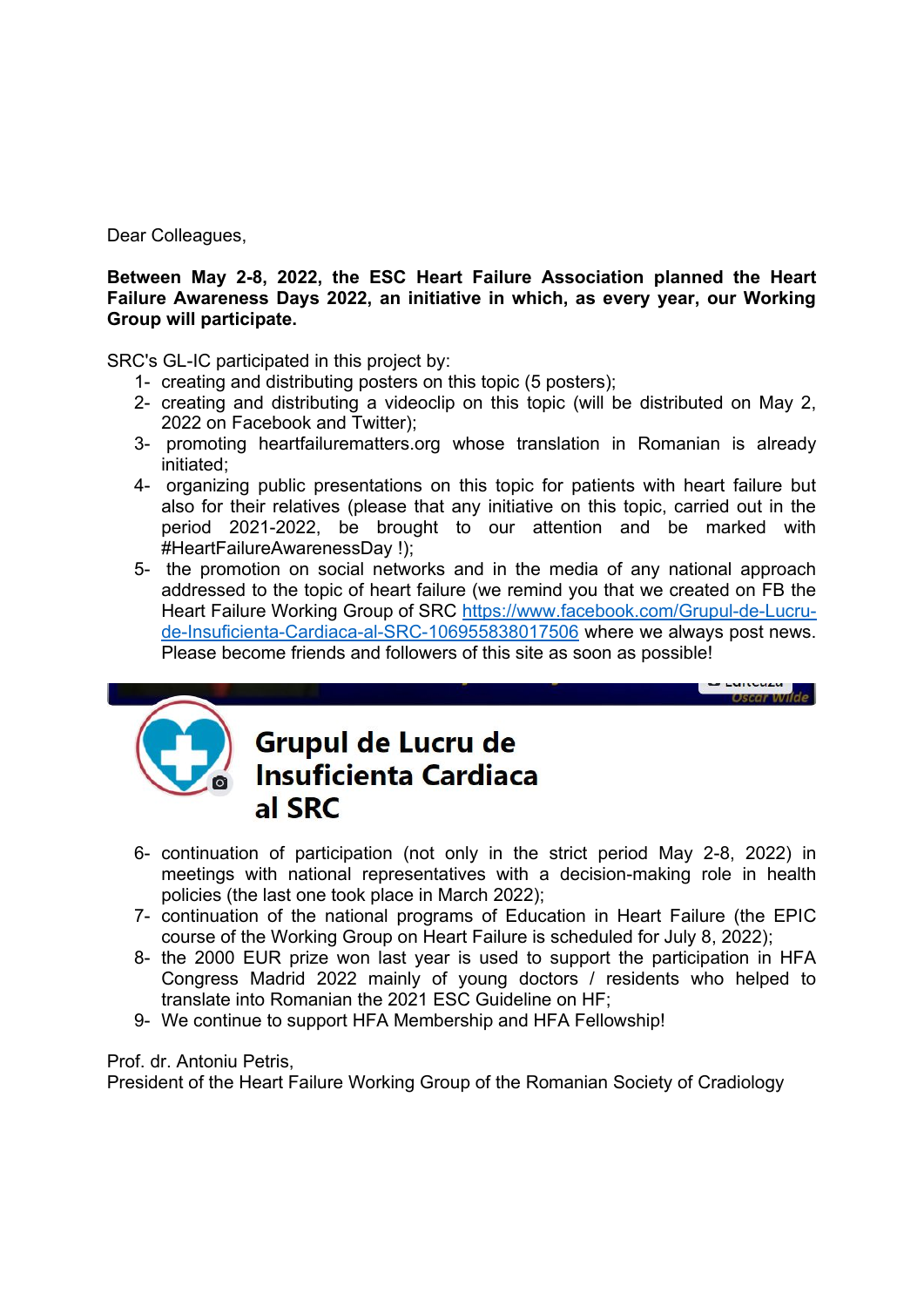

29 aprilie la 08:51 · © 2-8 mai 2022 Heart Failure Awareness Days

#HeartFailureAwarenessDay 2022 Zile dedicate constientizarii problemelor puse de insuficienta cardiaca

Grupul de Lucru de Insuficienta cardiaca al Societatii Romane de Cardiologie se alatura si in acest an initiativei europene!



 $\mathbf{a}$ 

2 mai la 07:24 · ©

2-8 mai 2022 Heart Failure Awareness Days #HeartFailureAwarenessDay 2022

Zile dedicate constientizarii problemelor puse de insuficienta cardiaca Grupul de Lucru de Insuficienta cardiaca al Societatii Romane de Cardiologie se alatura si in acest an initiativei europene!



 $\ddot{\phantom{a}}$